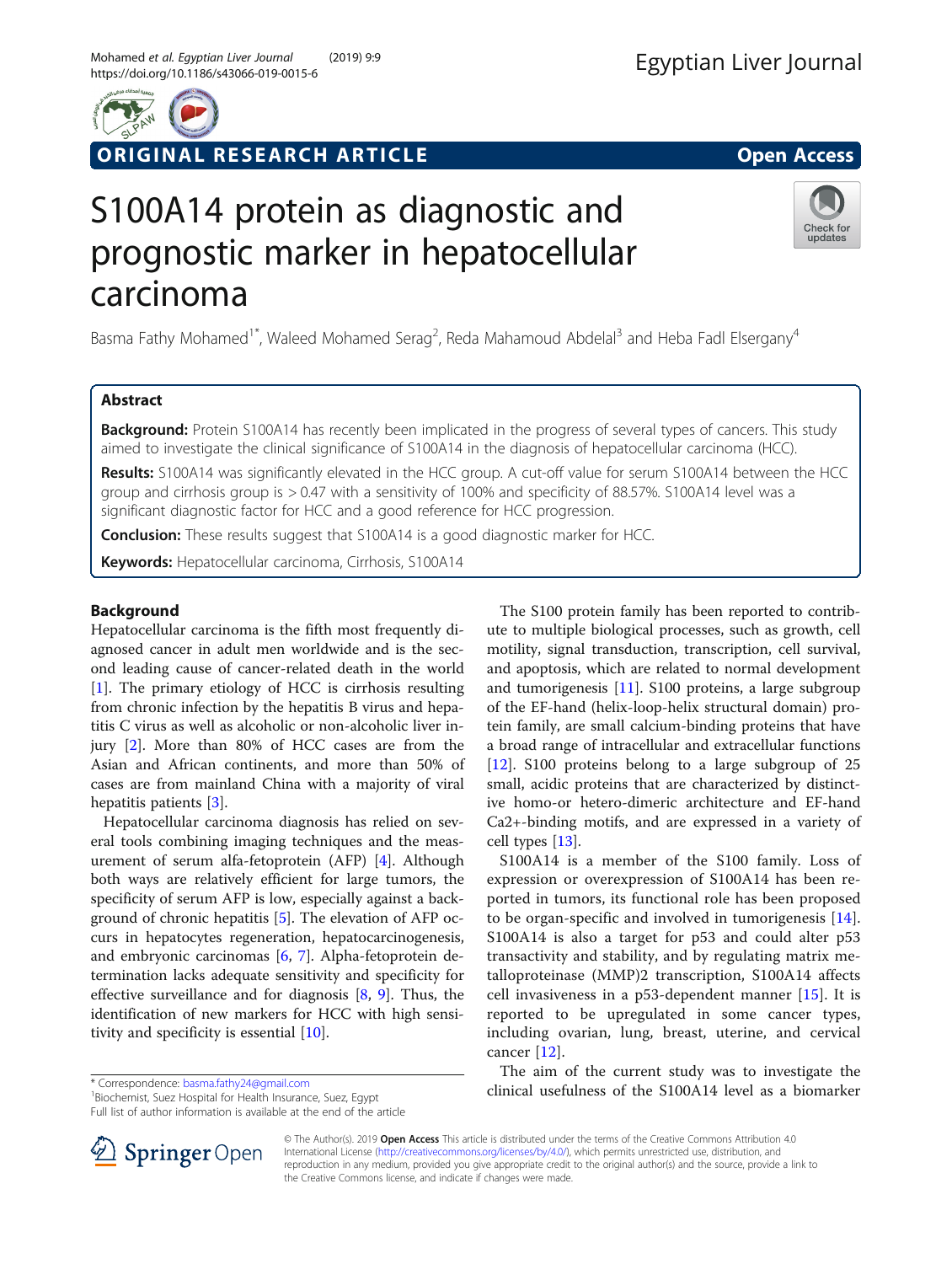#### <span id="page-1-0"></span>Table 1 Demographic data of all studied groups

|     |               | Control group<br>$(no. = 20)$ |       | Cirrhosis group<br>$(no = 35)$ |       | HCC group<br>$(no = 35)$ |       | Chi-squared test |         |
|-----|---------------|-------------------------------|-------|--------------------------------|-------|--------------------------|-------|------------------|---------|
|     |               | No.                           | $\%$  | No.                            | $\%$  | No.                      | %     |                  | p value |
| Sex | Female        | 10                            | 50.0% | 17                             | 48.6% | 15                       | 42.9% | 0.344            | 0.842   |
|     | Male          | 10                            | 50.0% | 18                             | 51.4% | 20                       | 57.1% |                  |         |
| Age | Mean $\pm$ SD | $29.85 + 8.57$                |       | $49.97 + 8.13$                 |       | $54.91 + 5.48$           |       | 77.972           | < 0.001 |
|     | Range         | $20 - 60$                     |       | $25 - 60$                      |       | $40 - 60$                |       |                  |         |

for hepatocellular carcinoma (HCC) among high-risk patients compared to alpha-fetoprotein (AFP).

#### Methods

The study was reviewed and approved by Independent Ethics Committees of National Hepatology and Tropical Medicine Research Institute (NHTMRI) number 15- 2015 and conducted in accordance with the Declaration of Helsinki and Good Clinical Practice guidelines. All enrolled patients provided written, informed consent prior to the start of the study.

Our study has been carried out in the National Hepatology and Tropical Medicine Research Institute as a single-center prospective observational study on 90 people divided into three groups of individuals: (I) control group: 20 healthy persons aged 20 to 60 years with mean  $\pm$  SD of 29.85 + 8.57 years with no evidence of liver diseases. (II) Hepatocellular carcinoma group: 35 persons of inpatients aged 40 to 60 years with mean ± SD of 54.91 + 5.48 with HCC with chronic hepatitis C (CHC) diagnosed by ultrasound, CT or MRI examinations and CHC diagnosis were based on anti-HCV positive by ELISA and PCR. (III) Liver cirrhosis (LC) group: 35 persons of inpatients aged 25 to 60 years with a mean ± SD of 49.97 + 8.13 with HCV-related LCdiagnosed histologically by liver biopsy and non-histologically by fibroscane by specialists.

Table 2 VaL) in all studied group/L) in all studied groups

| S100A14(mg/L)                       | Groups                        |                                |                           |
|-------------------------------------|-------------------------------|--------------------------------|---------------------------|
|                                     | Control group<br>$(no. = 20)$ | Cirrhosis group<br>$(no = 35)$ | HCC group<br>$(no. = 35)$ |
| $Mean + SD$                         | $0.27 + 0.06$                 | $0.29 + 0.08$                  | $0.65 \pm 0.19$           |
| Min—max                             | $0.15 - 0.38$                 | $0.2 - 0.47$                   | $0.26 - 1.1$              |
| One-way ANOVA                       | F<br>84.897                   |                                |                           |
|                                     | $p$ value $< 0.001$           |                                |                           |
| Post hoc test                       |                               |                                |                           |
| Cirrhosis group vs<br>control group | p value NS                    |                                |                           |
| HCC group vs control<br>group       | $p$ value $< 0.001$           |                                |                           |
| Cirrhosis group vs<br>HCC group     | $p$ value $< 0.001$           |                                |                           |

All the patients are naive and did not receive any treatment. All patients included in the study did not complain of portal vein thrombosis.

Aware acceptance from patients was gained and confirmed by the Ethical Committee of the Research of the NationalHepatology and Tropical Medicine Research Institute.

Venous blood samples were taken and centrifuged and the levels of S100A14 have been detected in serum of samples by ELISA (Glory Science Co., Ltd., USA) [[16](#page-5-0)] and Alpha-fetoprotein have been detected in serum of samples by ELISA (Immunospec Corporation, USA) [[17](#page-5-0)] by electrochemiluminescence immunoassay "ECLIA" Cobas e 602 immunoassay analyzers. Reference standards were used to obtain a standard curve to detect S100A14 and AFP levels in serum samples.

A combination of tests for AFP and S100A14 protein was tried to increase the accuracy and performance of the test.

#### Data management and statistical analysis

Data were collected, coded, revised, and entered into the Statistical Package for Social Science (IBM SPSS) version 20. The data were presented as number and percentages for the qualitative data, mean, standard deviations and ranges for the quantitative data with parametric distribution and median with interquartile range (IQR) for the

| Table 3 Values of AFP in all studied groups |  |
|---------------------------------------------|--|
|---------------------------------------------|--|

| AFP(nq/ml)                          | Groups                        |                                 |                           |  |  |  |
|-------------------------------------|-------------------------------|---------------------------------|---------------------------|--|--|--|
|                                     | Control group<br>$(no. = 20)$ | Cirrhosis group<br>$(no. = 35)$ | HCC group<br>$(no. = 35)$ |  |  |  |
| $Mean + SD$                         | $4.89 + 2.89$                 | $109.91 + 195.84$               | $276.09 + 346.93$         |  |  |  |
| Min—max                             | $1.0 - 9.37$                  | $6.44 - 819$                    | $13.5 - 1292.5$           |  |  |  |
| One-way ANOVA                       | F<br>8.333                    |                                 |                           |  |  |  |
|                                     | $p$ value $< 0.001$           |                                 |                           |  |  |  |
| Post hoc test                       |                               |                                 |                           |  |  |  |
| Cirrhosis group<br>vs control group | $p$ value NS                  |                                 |                           |  |  |  |
| HCC group<br>vs control group       | $p$ value $< 0.001$           |                                 |                           |  |  |  |
| Cirrhosis group<br>vs HCC group     | p value 0.006                 |                                 |                           |  |  |  |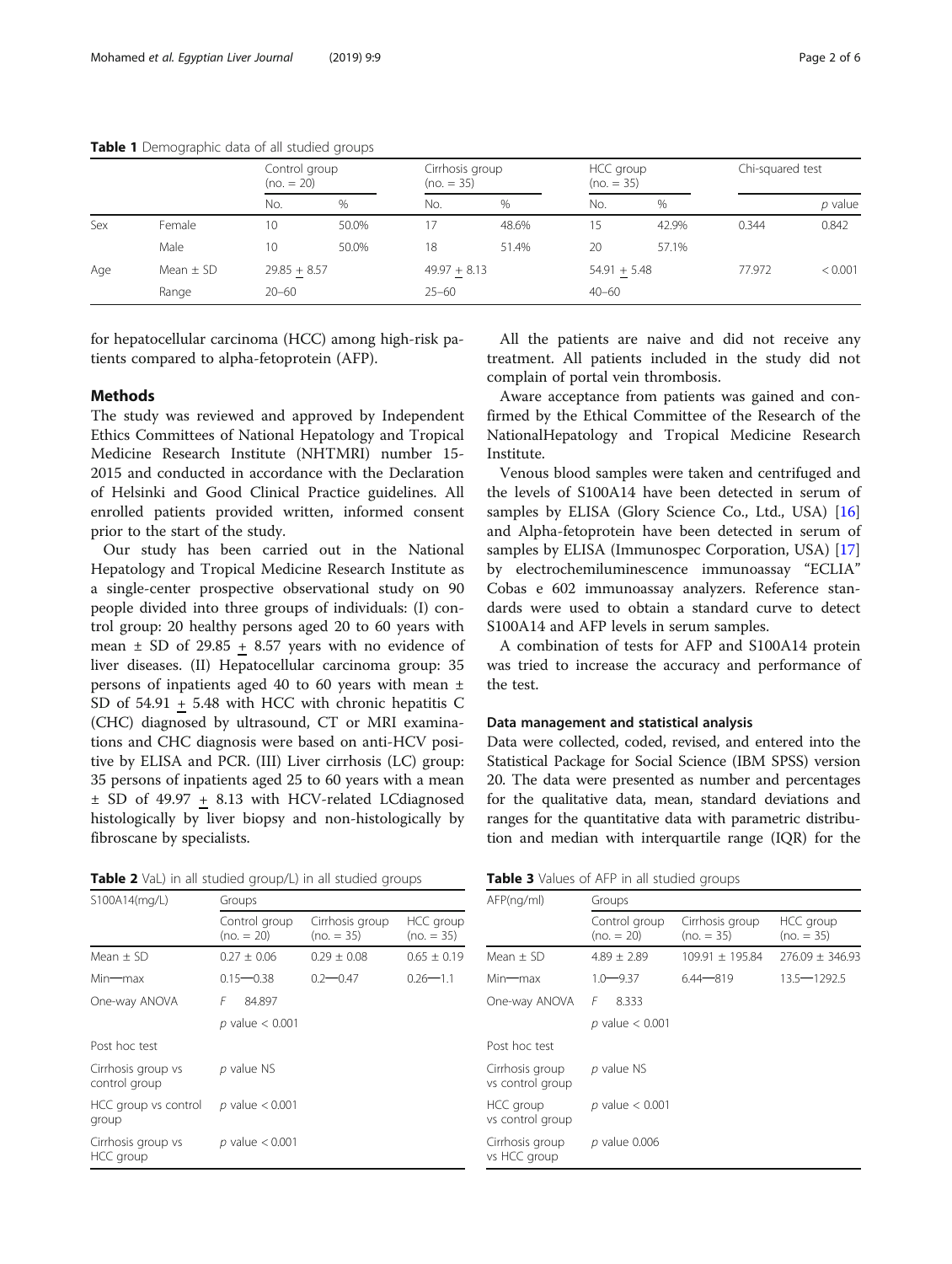Table 4 The sensitivity and specificity for S100A14

|       |       |         | Cut-off point AUC Sensitivity % Specificity % -PV +PV |      |       |
|-------|-------|---------|-------------------------------------------------------|------|-------|
| >0.47 | 0.964 | 100.00% | 88.57%                                                | 89.7 | 100.0 |

quantitative data with the non-parametric distribution. Chi-square test was used in the comparison between two groups with qualitative data. Independent  $t$  test was used in the comparison between two groups with quantitative data and parametric distribution. The comparison between more than two groups with quantitative data and parametric distribution was done by using one-way analysis of variance (ANOVA) test. Spearman correlation coefficients were used to assess the significant relation between two quantitative parameters in the same group. The receiver operating characteristic curve (ROC) was used to assess the best cut-off point between two groups with its sensitivity, specificity, positive predictive value (PPV), negative predictive value (NPV), and area under the curve (AUC). The confidence interval was set to 95% and the margin of error accepted was set to 5%. So, the level of significance was set according to the following  $p$ values:  $p > 0.05$ : non-significant (NS),  $p < 0.05$ : significant (S), and  $p < 0.01$ : highly significant (HS).

# Results

The demographic data showed that there was a statistically significant increase in the age of HCC patients in comparison to cirrhosis and control groups (Table [1\)](#page-1-0).

Regarding S100A14 and AFP, levels showed (Tables [2](#page-1-0) and [3](#page-1-0)) that there was a statistically highly significant increase in HCC group in comparison to cirrhosis and control groups in both parameters.

From ROC curves of S100A14 and AFP in HCC group and cirrhosis group, the sensitivity and specificity for S100A14 were 100.0% and 88.57% at the cut-off point of > 0.47 ng/ml with an area under the curve (AUC) of 0.964, while AFP yielded a sensitivity of 80% and specificity of 54.29% at the cut-off point of 0.648 mg/dl with an area under the curve (AUC)  $\leq$  98.15 (Tables 4 and 5) (Figs. 1 and 2).

Table [6](#page-3-0) shows that there was a statistically significant increase in HCC in comparison to control and cirrhosis group with SGPT, SGOT, Bilirubin total and direct but there was a statistically significant increase in control in comparison to HCC and cirrhosis group with albumin, HB, RBCs, and PLT.

| Table 5 The sensitivity and specificity for AFP |  |  |  |  |
|-------------------------------------------------|--|--|--|--|
|-------------------------------------------------|--|--|--|--|

| Cut-off point AUC |                     | Sensitivity % Specificity % $-PV + PV$ |           |  |
|-------------------|---------------------|----------------------------------------|-----------|--|
| 0.648             | $\leq$ 98.15 80.00% | 54.29%                                 | 63.6 73.1 |  |



Distribution of stages of tumors in the HCC group (Table [7](#page-3-0)) according to the AJCC (American Joint Committee on Cancer) TNMn system, stage grouping of tumors which based on three key pieces of information:

- The size and number of tumors (T)
- The spread to nearby lymph nodes (N)
- The metastasis to distant sites (M)

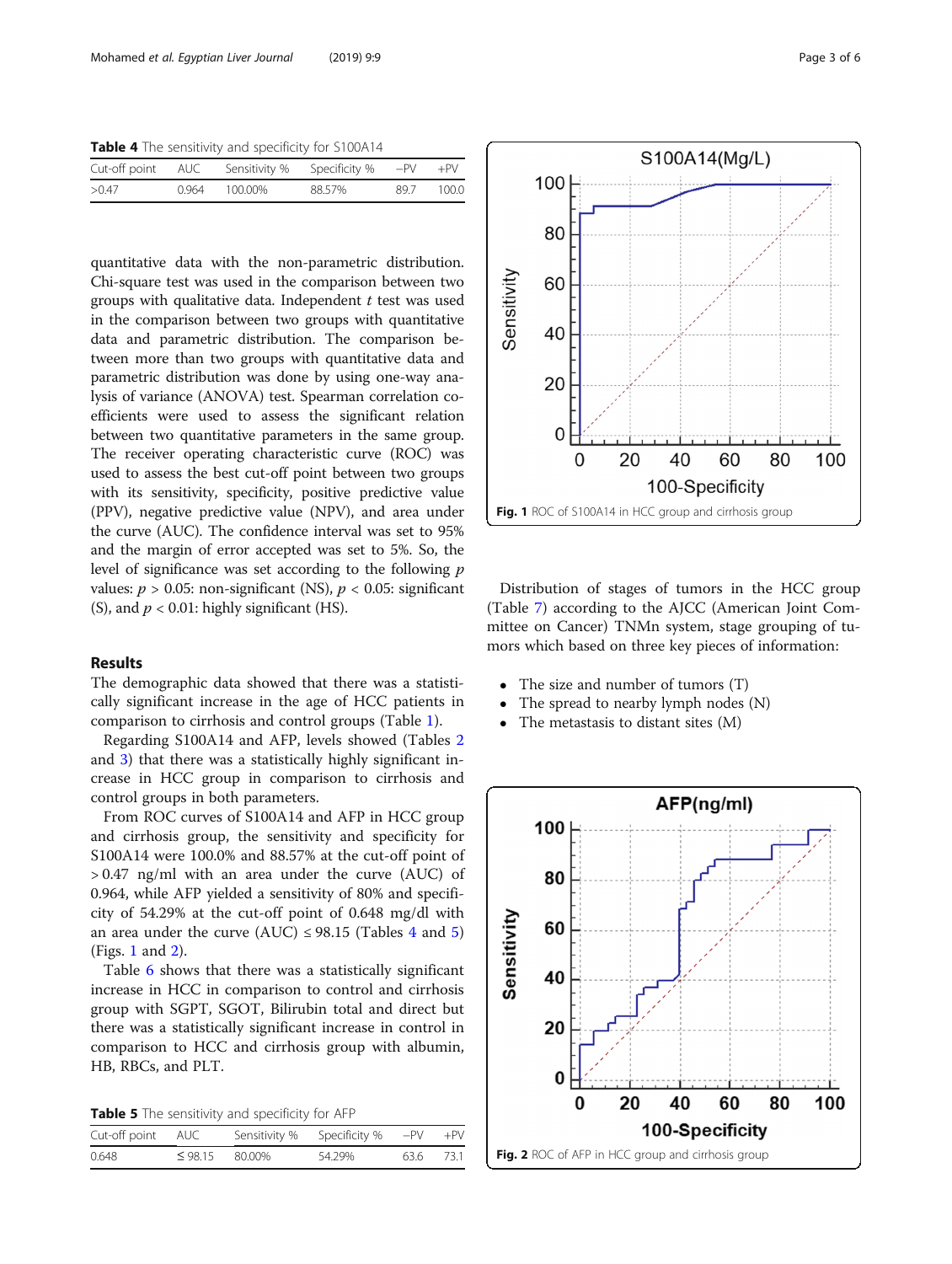<span id="page-3-0"></span>Table 6 Data of liver function test and CBC in cirrhosis, HCC, control group

|                               | Cirrhosis group    |               | HCC group           |               | Control group      |               | One-way ANOVA |         |
|-------------------------------|--------------------|---------------|---------------------|---------------|--------------------|---------------|---------------|---------|
|                               | Mean $\pm$ SD      | $Min$ — $max$ | Mean $\pm$ SD       | $Min$ — $max$ | Mean $\pm$ SD      | Min-max       | F             | p value |
| S.GPT (U/L)                   | $55.91 \pm 33.84$  | $15 - 138$    | $66.71 \pm 43.17$   | $22 - 201$    | $15.35 \pm 5.37$   | $10 - 26$     | 14.763        | 0.001   |
| S.GOT (U/L)                   | $84.71 \pm 49.10$  | $20 - 244$    | $145.77 \pm 161.89$ | $30 - 821$    | $18.85 \pm 6.54$   | $12 - 34$     | 9.371         | 0.001   |
| Albumin (q/dl)                | $2.40 \pm 0.61$    | $1.4 - 3.8$   | $2.24 \pm 0.55$     | $1.3 - 3.6$   | $4.34 \pm 0.31$    | $3.8 - 4.8$   | 112.256       | 0.001   |
| Bilirubin Total (mg/dl)       | $4.25 \pm 3.89$    | $0.46 - 20.7$ | $5.92 \pm 6.51$     | $0.6 - 21.5$  | $0.44 \pm 0.17$    | $0.2 - 0.8$   | 8.561         | 0.001   |
| Bilirubin Direct (mg/dl)      | $2.14 \pm 2.09$    | $0.1 - 10.7$  | $3.35 \pm 4.04$     | $0.2 - 12.8$  | $0.15 \pm 0.05$    | $0.1 - 0.2$   | 8.080         | 0.001   |
| Hemoglobin (g/dl)             | $10.23 \pm 1.99$   | $6 - 14.8$    | $10.97 \pm 1.42$    | $8.3 - 14.6$  | $12.14 \pm 1.58$   | $9.6 - 14.8$  | 8.046         | 0.001   |
| RBCs $(\times 10^6/\mu L)$    | $3.59 \pm 0.79$    | $2.22 - 5.57$ | $3.86 \pm 0.58$     | $3.2 - 5.79$  | $4.45 \pm 0.43$    | $3.71 - 5.55$ | 11.384        | 0.001   |
| PLT $(\times 10^3/\mu L)$     | $111.71 \pm 71.43$ | $24 - 342$    | $114.31 \pm 67.52$  | $18 - 288$    | $267.75 \pm 52.54$ | 174-356       | 42.545        | 0.001   |
| WBC $(\times 10^3/\text{ul})$ | $7.99 \pm 3.41$    | $3 - 15$      | $8.89 \pm 5.14$     | $2.5 - 18.3$  | $6.62 \pm 1.29$    | $4.2 - 9$     | 2.163         | 0.121   |

This table shows that there was statistically significant increase in HCC in comparison to control and cirrhosis group with SGPT, SGOT, bilirubin total, and direct but there was statistically significant increase in control in comparison to HCC and cirrhosis group with albumin, HB, RBCs, and PLT

Table 7 shows that 17.1% was IA tumor stage, 8.6% was IB tumor stage, 37.1% was II tumor stage, 20.0% was IIIA tumor stage, and 17.1% was IIIB tumor stage.

Table [8](#page-4-0) shows that S100A14 has a positive correlation with stage of tumors in the HCC group.

# **Discussion**

An S100 protein family is a multigenic group of nonubiquitous cytoplasmic EF-hand Ca2+-binding proteins, sharing significant structural similarities at both genomic and protein levels. They are differentially expressed in a wide variety of cell types [\[18\]](#page-5-0) and have been reported to be involved in the regulation of inflammatory responses, [[19\]](#page-5-0) as well as in the metastasis development of several cancers [\[20](#page-5-0)].

S100A14, a member of the S100 family, is involved in several vital functional and pathological processes [[21](#page-5-0)]. S100A14 was reported to be upregulated in several tumor types, including ovarian, lung, breast, and uterine cancer, but downregulated in others,

such as kidney, colon, rectal, and esophageal cancer [[14](#page-5-0)]. S100A14 can regulate oral squamous cell carcinoma cell invasion by modulating the expression of matrix metalloproteinase (MMP)-1 and MMP-9 [[16](#page-5-0)].

Regarding the demographic data in the present study, there was statistically significant difference between groups as regards mean of age ( $p < 0.001$ ) with increase in HCC  $(54.91 \pm 5.48)$  in comparison to cirrhosis (49.97  $\pm$  8.13) and control group (29.85) ± 8.57) but no statistically significant in sex as regards studied groups while male was more than females among groups. This is similar to Choi et al .[\[22\]](#page-5-0) study in which mean age of cirrhosis group was 54.3  $\pm$  8.6 whereas in the HCC group was 61.2  $\pm$  9.3 with a statistically significant difference while male to female ratio were 34/2 and 86/21.

The effect of S100A14 on tumor metastasis remains controversial. Elevated S100A14 promotes the metastasis of tumor cells and induces worse survival in hepatocellular carcinoma [[23\]](#page-5-0). This is consistent with the results of

Table 7 Distribution of stages of tumors in HCC group according to the AJCC

| AJCC stage  | Stage grouping                         | Stage description                                                                                                                                                                                                                            | No. | $\%$  |
|-------------|----------------------------------------|----------------------------------------------------------------------------------------------------------------------------------------------------------------------------------------------------------------------------------------------|-----|-------|
| IA          | T1a<br>N <sub>0</sub><br>M0            | A single tumor 2 cm (4/5 in.) or smaller that has not grown into blood vessels (T1a).<br>It has not spread to nearby lymph nodes (N0) or to distant sites (M0).                                                                              | 6   | 17.1% |
| B           | T1b<br>N <sub>0</sub><br>M0            | A single tumor larger than 2 cm (4/5 in.) that has not grown into blood vessels (T1b).<br>The cancer has not spread to nearby lymph nodes (N0) or to distant sites (M0).                                                                     | 3   | 8.6%  |
| Ш           | T2<br>N <sub>0</sub><br>M <sub>0</sub> | Either a single tumor larger than 2 cm (4/5 in.) that has grown into blood vessels,<br>OR more than one tumor but none larger than 5 cm (about 2 in.) across (T2).<br>It has not spread to nearby lymph nodes (N0) or to distant sites (M0). | 13  | 37.1% |
| <b>IIIA</b> | T3<br>N <sub>0</sub><br>M0             | More than one tumor, with at least one tumor larger than 5 cm across (T3).<br>It has not spread to nearby lymph nodes (N0) or to distant sites (M0).                                                                                         |     | 20.0% |
| IIIB        | Τ4<br>N <sub>0</sub><br>M0             | At least one tumor (any size) that has grown into a major branch of a large vein of<br>the liver (the portal or hepatic vein) (T4).<br>It has not spread to nearby lymph nodes (N0) or to distant sites (M0).                                | 6   | 17.1% |

This Table 7 shows that 17.1% was IA tumor stage, 8.6% was IB tumor stage, 37.1% was II tumor stage, 20.0% was IIIA tumor stage, and 17.1% was IIIB tumor stage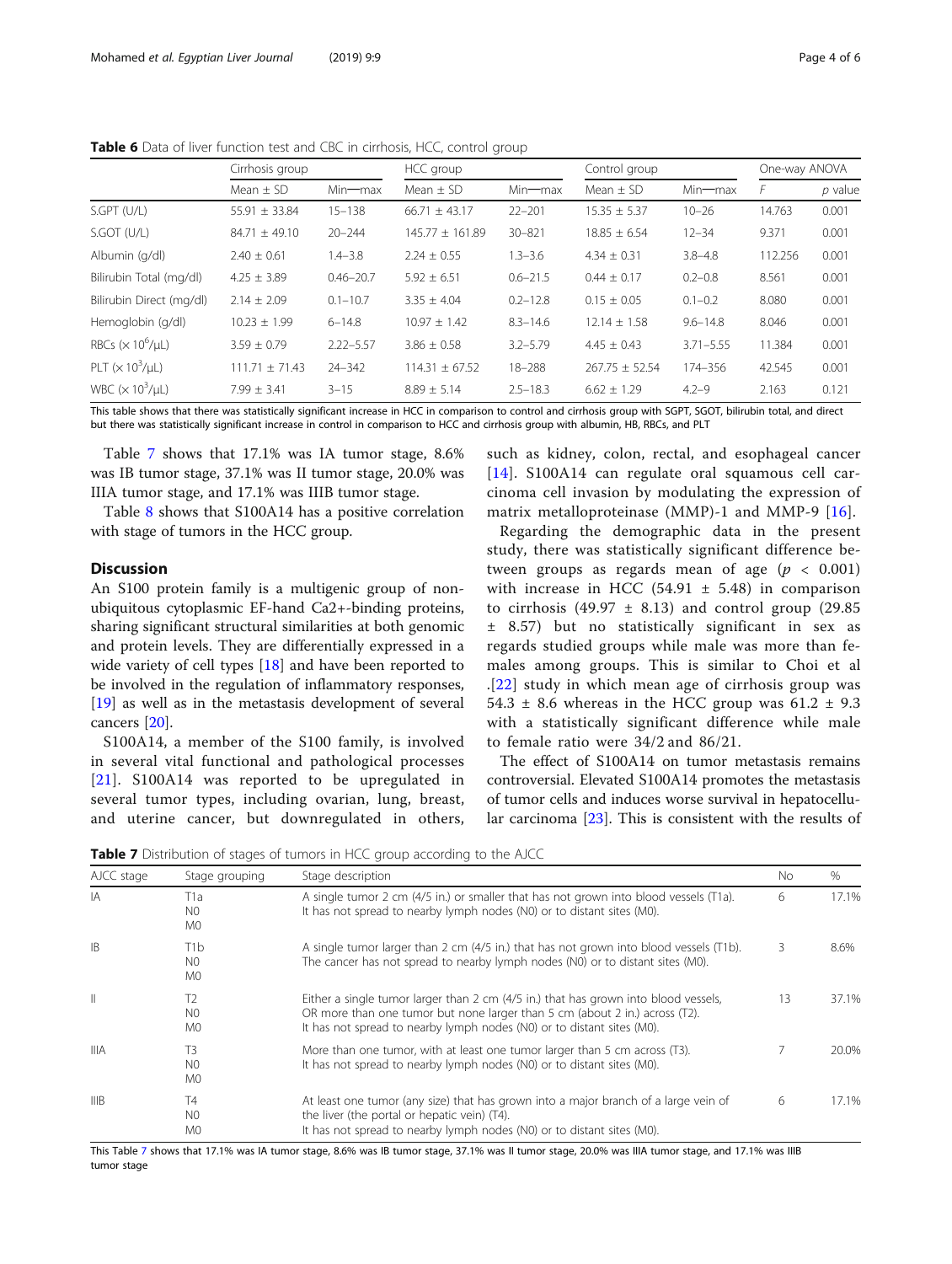<span id="page-4-0"></span>Table 8 Relation between S100A14 as regards stage of tumors in HCC group

| <b>AJCC</b><br>stage | S100A14 (mg/L)  | One-way ANOVA |           |
|----------------------|-----------------|---------------|-----------|
|                      | Mean $\pm$ SD   |               | $p$ value |
| IA                   | $0.38 \pm 0.12$ | 17.716        | < 0.001   |
| B                    | $0.57 \pm 0.06$ |               |           |
| $\parallel$          | $0.64 \pm 0.09$ |               |           |
| <b>IIIA</b>          | $0.78 \pm 0.05$ |               |           |
| IIIB                 | $0.86 \pm 0.18$ |               |           |

This table shows that S100A14 has positive correlation with stage of tumors in HCC group

the present study in which there was a statistically significant increase in HCC in comparison to cirrhosis and control group with S100A14 with the highest mean among HCC group  $(0.65 \pm 0.19)$ .

Previous studies found that elevated AFP levels are associated with higher pathological grade [\[24](#page-5-0), [25](#page-5-0)]. AFP measurements among groups of the current study showed a statistically significant difference between groups regarding AFP which increased in HCC in comparison to cirrhosis and control group with the highest mean among HCC group  $(276.09 \pm 346.93)$ . This is in agreement with Luo et al.  $[26]$  $[26]$  $[26]$  study in which the mean among HCC group was 306.6 and in cirrhosis group 238.5. In this study, ROC area under the curve for AFP was  $\leq$  98.15 at 0.648 points AFP had 80% sensitivity, 54.29% specificity, 73.1% PPV, and 63.6% NPV.

The role of S100A14 in sustaining HCC proliferation, migration, and invasion were confirmed in HCC cell culture and in vivo (mice) analysis, thus supporting the role of S100A14 in sustaining HCC metastasis [\[23\]](#page-5-0). In the current study, S100A14 at 0.47 point or less S100A14 had 100% sensitivity, 88.57% specificity, 100% PPV, and 89.7% NPV.

Zhao et al. [\[23\]](#page-5-0) used an extensive collection of HCC tumors to show that S100A14 was significantly elevated in HCC tissues. The increased S100A14 expression was correlated with multiple tumor nodes, high Edmondson-Steiner grade, and vascular invasion. These observations were reminiscent of previous reports in other malignancies such as esophageal squamous cell carcinoma [[27](#page-5-0)] and colorectal cancer [\[28\]](#page-5-0).

This study shows that protein S100A14 is a more sensitive and specific biomarker for the diagnosis of HCC disease in comparison to AFP.

# Conclusion

Protein S100A14 have been reported to be involved in the regulation of inflammatory responses, as well as in the metastasis development of several cancers. Protein S100A14 is a more sensitive and specific biomarker for the diagnosis of HCC disease in comparison to AFP. It fair to say that S100A14 is a good diagnostic marker for HCC

#### Abbreviations

HCC: Hepatocellular carcinoma; AFP: Alpha-fetoprotein

#### Acknowledgements

We acknowledge all physicians in National Hepatology and Tropical Medicine Research Institute for their help in sample collection and study.

#### Authors' contributions

BF, the main author, ran the chemical tests over the serum samples to detect levels of AFP and Protein S100A14. She also wrote the manuscript. WS was responsible for analyzing samples with basma and statistical analysis of the results. RA was responsible for analyzing the samples with basma and statistical analysis of the results. HF was responsible for choosing patients with cirrhosis and HCC. She was also responsible for clinical assessment of the patients and extracting the venous samples. All authors have read and approved the manuscript.

#### Funding

The authors declare that they did not have any financial support or grants and have no conflict of interest regarding the publication of this article.

#### Availability of data and materials

All data generated or analyzed during this study are included in this published article [and its supplementary information files].

#### Ethics approval and consent to participate

The study was reviewed and approved by Independent Ethics Committees of national hepatology and tropical medicine research institute (NHTMRI) number 15-2015 and conducted in accordance with the Declaration of Helsinki and Good Clinical Practice guidelines. All enrolled patients provided written, informed consent prior to the start of the study.

#### Consent for publication

Not applicable

#### Competing interests

Authors declare no competing interests.

#### Author details

<sup>1</sup>Biochemist, Suez Hospital for Health Insurance, Suez, Egypt. <sup>2</sup>Assistant professor of Biochemistry, Chemistry Department, Faculty of Science, Suez University, Suez, Egypt. <sup>3</sup>Professor of Organic Chemistry, Chemistry Department, Faculty of Science, Suez, Egypt. <sup>4</sup> Assistant professor of Hepatology and Gastroenterology, National Hepatology and Tropical Medicine Research Institute, Cairo, Egypt.

### Received: 19 August 2019 Accepted: 12 December 2019 Published online: 20 December 2019

#### References

- 1. Jemal A, Bray F, Center MM, Ferlay J, Ward E, Forman D (2011) Global cancer statistics. CA: a cancer journal for clinicians. 61(2):69–90
- 2. Gao J, Xie L, Yang W-S, Zhang W, Gao S, Wang J et al (2012) Risk factors of hepatocellular carcinoma--current status and perspectives. Asian Pac J Cancer Prev. 13(3):743–752
- 3. McClune AC, Tong MJ (2010) Chronic hepatitis B and hepatocellular carcinoma. Clinics in liver disease. 14(3):461–476
- 4. Szklaruk J, Silverman PM, Charnsangavej C (2003) Imaging in the diagnosis, staging, treatment, and surveillance of hepatocellular carcinoma. American Journal of Roentgenology. 180(2):441–454
- 5. Johnson PJ (2001) The role of serum alpha-fetoprotein estimation in the diagnosis and management of hepatocellular carcinoma. Clinics in liver disease. 5(1):145–159
- 6. Malaguarnera M, Di Rosa M, Nicoletti F, Malaguarnera L (2009) Molecular mechanisms involved in NAFLD progression. Journal of molecular medicine. 87(7):679
- 7. Malaguarnera L, Madeddu R, Palio E, Arena N, Malaguarnera M (2005) Heme oxygenase-1 levels and oxidative stress-related parameters in non-alcoholic fatty liver disease patients. Journal of hepatology. 42(4):585–591
- 8. Singal A, Volk M, Waljee A, Salgia R, Higgins P, Rogers M et al (2009) Metaanalysis: surveillance with ultrasound for early-stage hepatocellular